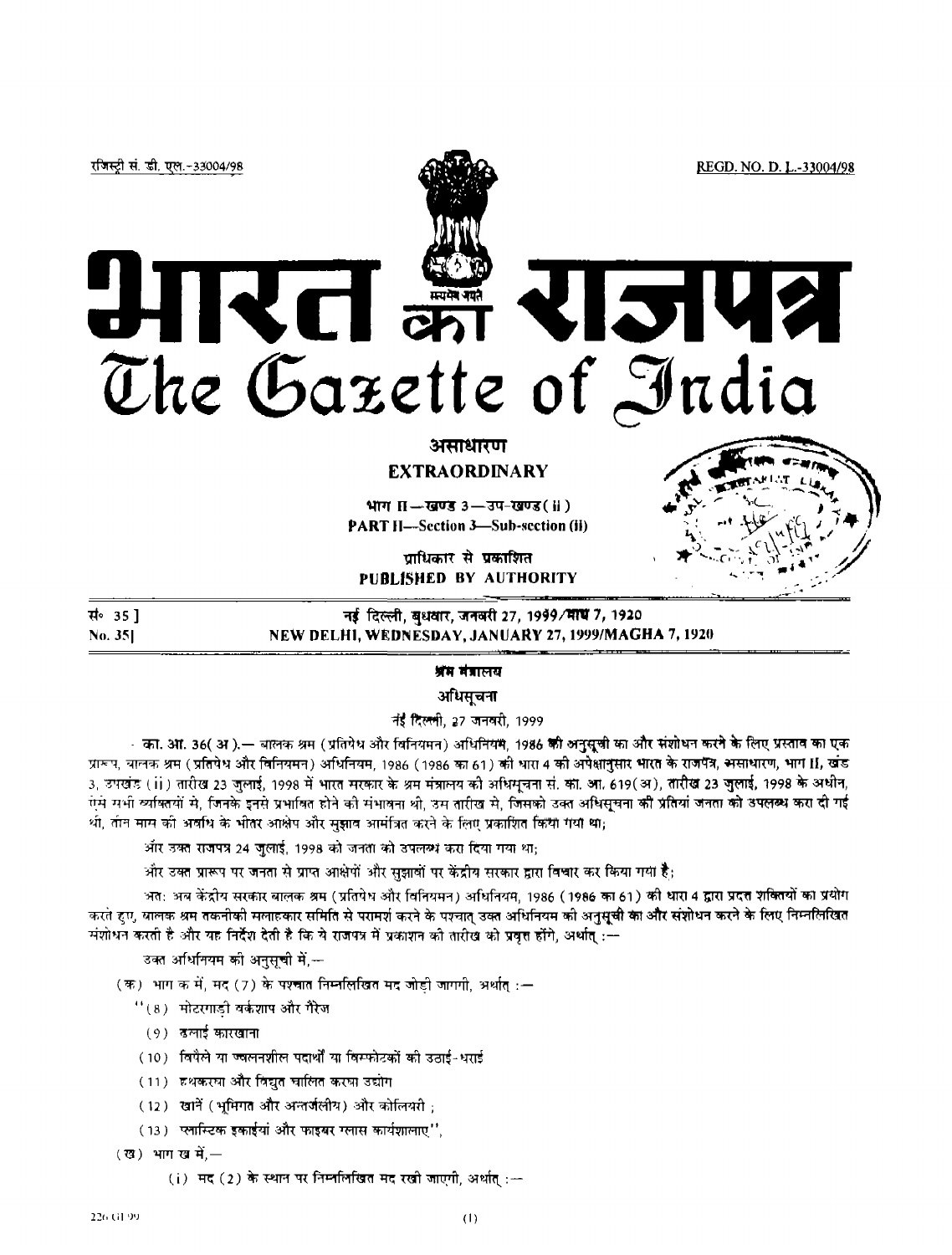- ''(2) कालीन बुनना जिसके अन्तर्गत उसकी प्रांरभिक और आनुषंगिक प्रक्रिया भी है।''
- (ii) मद (4) के स्थान पर निम्नलिखित मद रखी जाएगी, अर्थात:-
	- ''(4) कपड़ा छपाई, रंजन और न्यूतन जिसके अन्तर्गत उसकी प्रारंभिक और आनुवंगिक प्रक्रिया भी है।''
- (iii) मद (18) के पश्चात् निम्नलिखित मदें अन्तःस्थापित की जाएंगी, अर्थात:-
- (19) "अगस्यत्ती" विनिमार्ण
- (20) आटोमोबाइल मरम्मत और अनुरक्षण जिसके अन्तर्गत उसकी अनुषंगी प्रक्रियाएं भी है जैसे बेल्डिंग, लैथ संकर्म, डेन्ट बीटिंग और पेंटिंग शामिल है।
- (21) इंट भट्टे और खपरैल इकाईयां
- (22) सुत कताई और प्रसंस्करण हौजरी माल का उत्पादन
- (23) अपम जर्क का विचिर्माण
- (24) गढाई वर्कशाप (लौह और अलौह)
- (25) रत्न तराशमा और पॉलिश करमा
- (26) फ्रोमाइट और मैंगनीज अयस्क की उठाई-धराई
- (27) जूट कपड़ा विनिर्माण और कथर बनाना
- (28) चुना भट्टा और चुने का विनिर्माण
- (29) ताले बनाना
- (૩०) विनिर्माण प्रक्रियाएं, जिनमें सीसा का उदभासन होता है जैसे सीसा लेखित धातु निर्मितियों का प्राथमिक और गौण प्रगलन, बैल्डिंग और कटाई करना, गल्चनीकृत या जिंक सिलिकेट पोलीविनाइल क्लोराइड को बेल्डिंग, करना, क्रिस्टल ग्लास मास का मिश्रण (हाथ से) करना, सोसा पेंट को बालू हटाना था खुरचना, तामचीनी वर्कशायों में सीसे का दाहन, खान से सीसा निकालना, नलसाजी, केबल बनाना, तार विछाना, सीसा दलाई मुद्रणालयों में अक्षर की दलाई भंडार टाइप की मंच-सज्जा, कारों का समंजन, छर्रे बनाना, सीसा कांच फुलाना।
- (31) सीमेंट पाइपों, सीमेंट उत्पादों का विनिर्माण और अन्य संबंधित कार्य।
- (32) कांच, कांच के सामान का विनिर्माण जिसके अक्षर्गत चूड़ियाँ फ्लोरेसेस्ट टूयूबों, बल्बों और अन्य समान कांच के उत्पादों का विनिर्माण भी है।
- (33) रंजक और रंजक दृव्यों का विभिर्माण।
- (34) जीवनाशक और कीटनाशी का विनिर्माण या उनकी उठाई-धराई।
- (35) संक्षारक और विषैले पदार्थी के विनिर्माण/प्रसंस्करण; इलैक्ट्रॉनिक उद्योगों में धातु साफ करने, फोटो उत्कीर्णन, तथा टांका लगाने की प्रक्रियाएं ।
- (36) जलाऊ कोयला और कोयला इंग्टिकाओं का विनिर्माण।
- (37) खेलकूद के ऐसे माल की विनिर्माण जिसमें सिंथेटिक सामग्री, रसायन और चमडे का उद्भासन अन्तर्वलित है।
- (38) फाइबर ग्लास और प्लास्टिक की मोल्डिंग और प्रसंस्करण।
- (39) तेल पिराई और परिष्करण।
- $(40)$  कागज बनाना।
- (41) पौटरी और खीनी मिट्टी उद्योग।
- (42) सभी प्रकार के पीतल के माल का विनिर्माण, पॉलिश, ढलाई, कटाई, और वेल्डिंग करना।
- (43) कृषि प्रक्रियाएं, जहां फसल की गहराई और कटाई में ट्रैक्टरों और मशीनों का उपयोग किया जाता है और भूसी कटाई।
- (44) आरा मिल-सभी प्रक्रियाएं।
- $(45)$  रेशम संसाधन।
- (46) चमडा और उसके उत्पाद बनाने के लिए स्किनिंग, डाईंग और प्रक्रियाएं।
- (47) पत्थर तोड़ना और पत्थर कुटना।
- (48) तम्बाकू प्रसंस्करण जिसके अन्तर्गत तम्बाकू लेई का विनिर्माण भी है, किसी भी रूप में तम्बाकू की उठाई-धराई।
- (49) टायर बनाना, मरम्मत करना, ग्रेफाइट सज्जीकरण।
- (50) यतनों को बनाना और पॉलिश करना, धातु चिक्कणन।
- (51) जरी बनाना (सभी प्रक्रियाएं)।

[फा.सं. एस-27012/3/97-सीएल] चित्रा चोपडा, संयुक्त सचिव

पाद टिप्पणी:--यह अनुसूची पूर्व में निम्नलिखित द्वारा संशोधित की गई थी;--

- 1. भारत के राजपत्र, असाधारण में प्रकाशित का.आ. सं. 404(अ) तारीख 5 जून, 1989
- 2. भारत के राजपत्र, असाधारण में प्रकाशित का.आ. सं. 263(अ) तारीख 29 मार्च, 1994।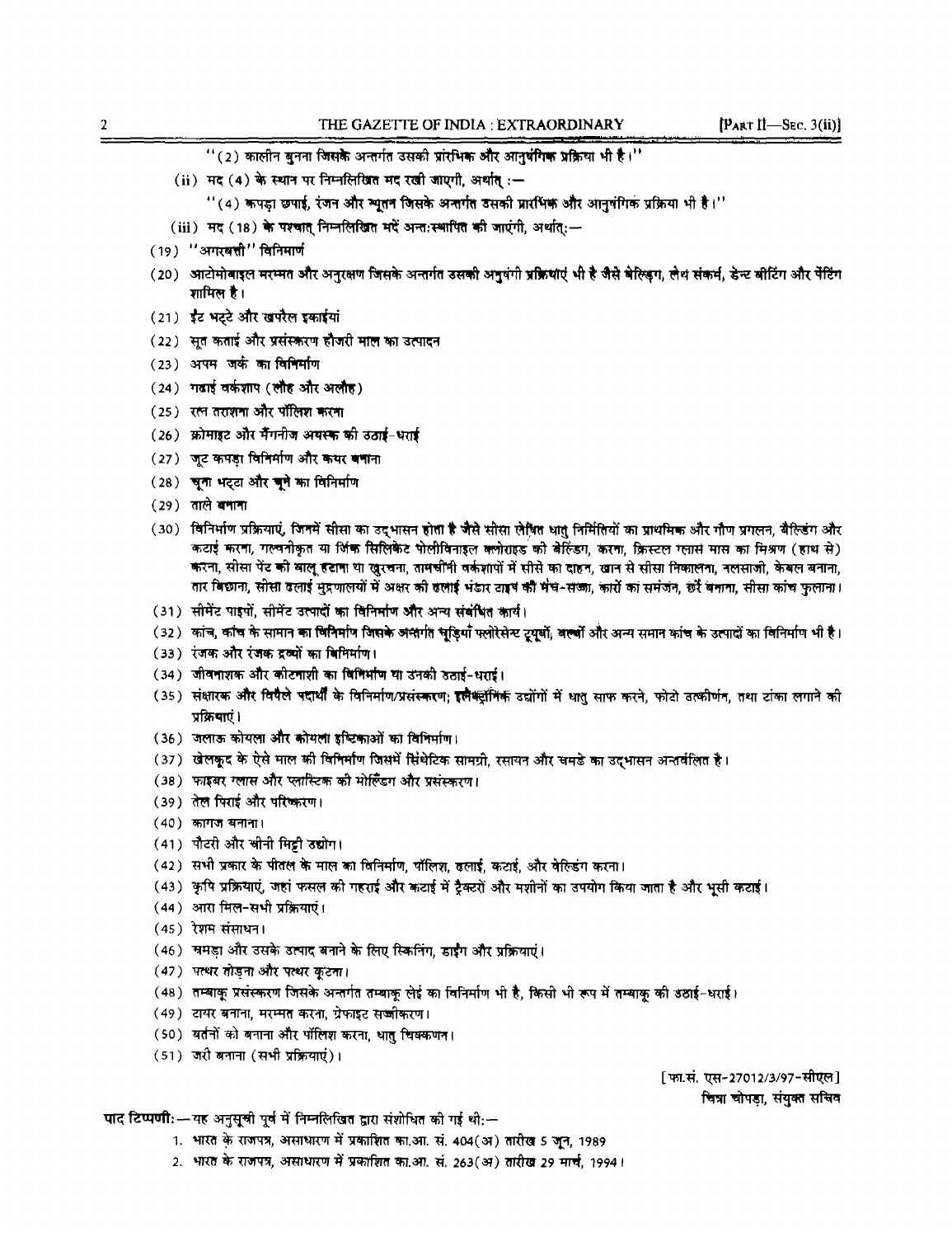## MINISTRY OF LABOUR NOTIFICATION

New Delhi, the 27th, January, 1999

**S.O. 36(E).**— Whereas the draft of the proposal further to amend the Schedule to the Child Labour (Prohibition and Regulation) Act, 1986 was published as required by section 4 of the Child Labour (Prohibition and Regulation) Act, 1986 (61 of 1986), in the Gazette of India, Extraordinary, Part-II, Section 3, Sub-section (ii) dated 23<sup>rd</sup> July, 1998 under the notification of Government of India in the Ministry of Labour No. S.O. 619(E), dated 23<sup>rd</sup> July, 1998 for inviting objections and suggestions from all persons likely to be affected thereby within a period of three months from the date on which copies of the Official Gazette containing the said notification were made available to the public;

And whereas, the said Gazette was made available to the public on the  $24<sup>th</sup>$  July, 1998;

And whereas, the objections or suggestions received from the public on the said draft have been considered by the Central Government;

Now, therefore, in exercise of the powers conferred by section 4 of the Child Labour (Prohibition and Regulation) Act,1986 (61 of 1986), the Central Government, after consultation with the Child Labour Technical Advisory Committee, hereby makes the following amendments further to amend the Schedule to the said Act and directs that they shall come into force on the date of their publication in the official Gazette, namely:-

In the SCHEDULE to the said Act,-

(a) in PART A, after item(7), the following items shall be added, namely:-

" (8) Automobile workshops and garages;

(9) Foundries;

(10) Handling of toxic or inflammable substances or explosives;

(11) Handloom and power loom industry;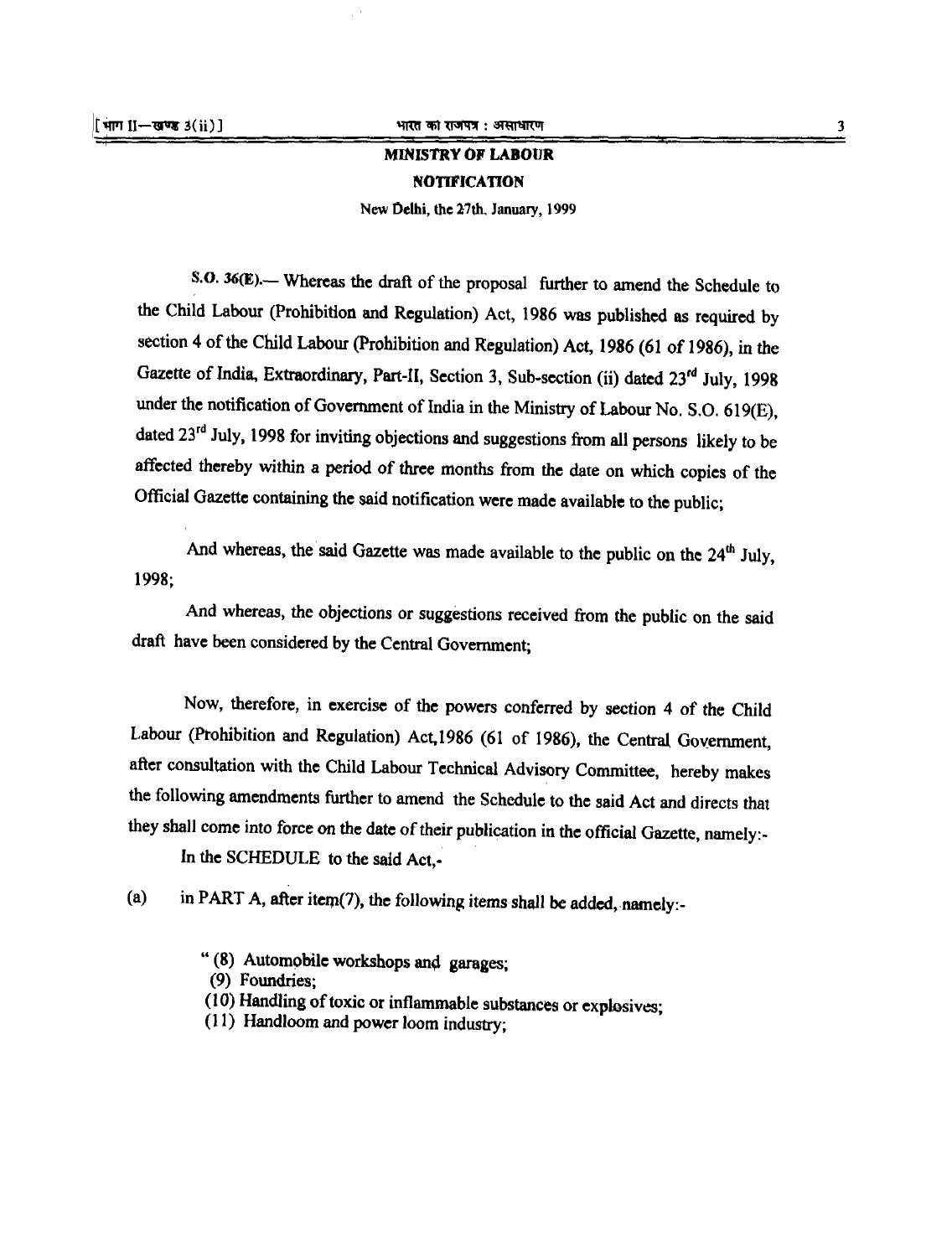(12) Mines (underground and under water) and collieries;

(13) Plastic units and fibreglass workshops";

#### (b) in PART B,-

- (i) for item(2), the following item shall be substituted, namely:-
- "(2) carpet weaving including preparatory and incidental process thereof";<br>(ii) for item (4), the following item shall be substituted, namely:-
- for item  $(4)$ , the following item shall be substituted, namely;-

"(4) cloth printing, dyeing and weaving including processes preparatory and incidental thereto";

- (iii) after item (18), the following items shall be added, namely;-
- "(19) 'Aggarbatti' manufacturing.
- (20) Automobile repairs and maintenance including processes incidental thereto namely welding, lathe work, dent beating and painting.
- (21) Brick Kilns and Roof tiles units.
- (22) Cotton ginning and processing and production of hosiery goods.
- (23) Detergent manufacturing.
- (24) Fabrication workshops (ferrous and non ferrous).
- (25) Gem cutting and polishing.
- (26) Handling of chromite and manganese ores.
- (27) Jute textile manufacture and coir making.
- (28) Lime Kilns and Manufacture of Lime.
- (29) Lock making.
- (30) Manufacturing processes having exposure to lead such as primary and secondary smelting, welding and cutting of lead-painted metal constructions, welding of galvanized or zinc silicate, polyvinyl chloride, mixing (by hand ) of crystal glass mass, sanding or scrapping of lead paint, burning of lead in enameling workshops, lead mining, plumbing, cable making, wire patenting, lead casting, type founding in printing shops. Store type setting, assembling of cars, shot making and lead glass blowing .
- (31) Manufacture of cement pipes, cement products and other related work.
- (32) Manufacturing of glass, glass ware including bangles, florescent tubes, bulbs and other similar glass products.
- (33) Manufacture of dyes and dye stuff.
- (34) Manufacturing or handling of pesticides and insecticides
- (35) Manufacturing or processing and handling of corrosive and toxic substances, metal cleaning and photo engraving and soldering processes in electronic industry
- (36) Manufacturing of burning coal and coal briquettes.
- (37) Manufacturing of sports goods involving exposure to synthetic materials, chemicals and leather.
- (38) Moulding and processing of fibreglass and plastic.
- (39) Oil expelling and refinery.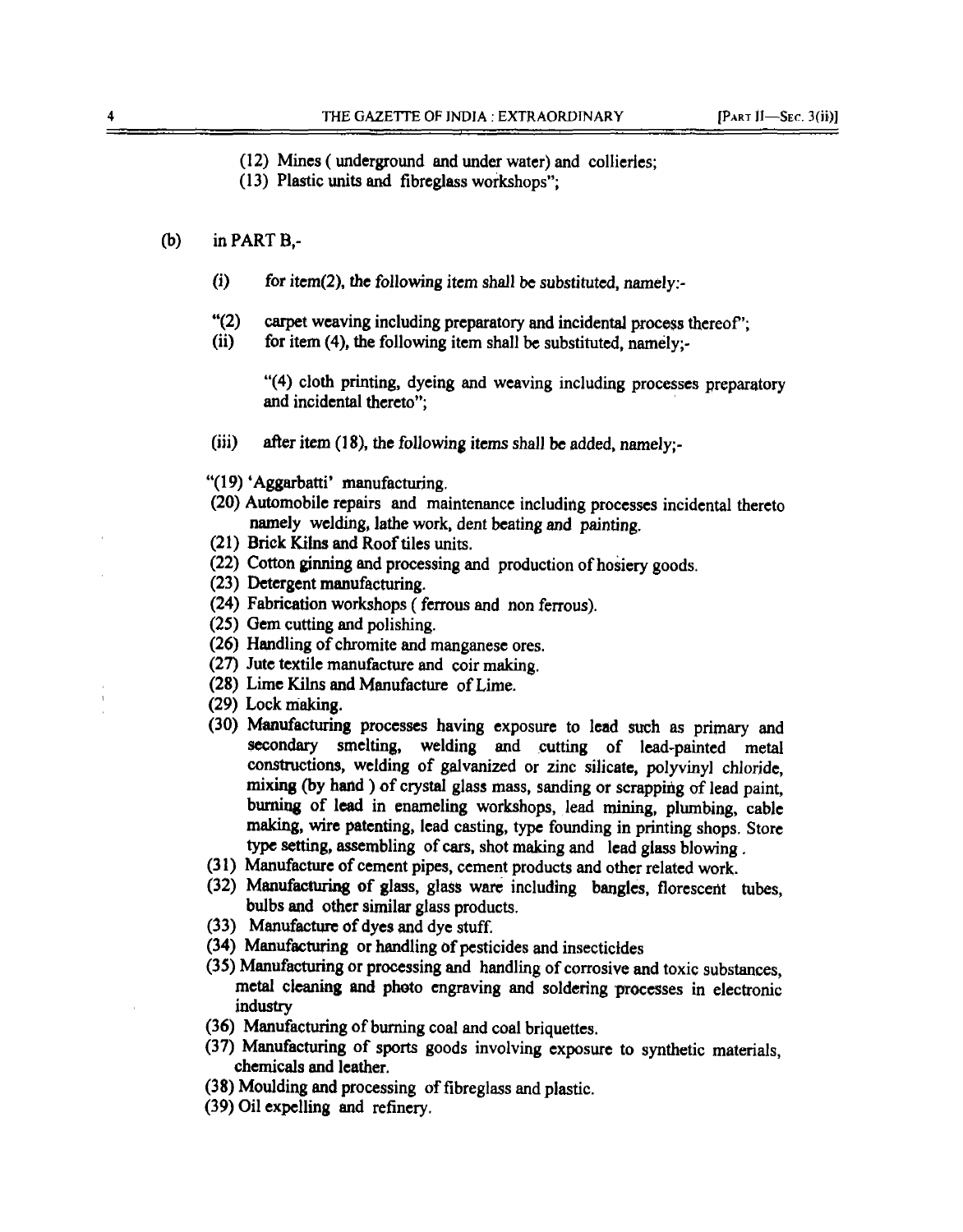- (40) Paper making.
- (41) Potteries and ceramic industry.
- (42) Polishing, moulding, cutting, welding and manufacture of brass goods in all forms.
- (43) Processes in agriculture where tractors, threshing and harvesting machines are used and chaff cutting.
- $(44)$  Saw mill  $-$  all processes.
- (45) Sericulture processing.
- (46) Skinning, dying and processes for manufacturing of leather and leather products.
- (47) Stone breaking and stone crushing.
- (48) Tobacco processing including manufacturing of tobacco, tobacco paste and handling of tobacco in any form.
- (49) Tyre making, repairing, re-treading and graphite benefication.
- (50) Utensils making, polishing and metal buffing.
- (51)' Zari' making (all processes)".

[F.No. S-27012/3/97-CL] CHITRA CHOPRA, Jt*.* Secy.

Footnote

The Schedule was earlier amended vide :-

1. S. O. No. 404 $(E)$  dated  $5<sup>th</sup>$  June, 1989 published in Gazette of India Extraordinary in the contract of the contract of the contract of the contract of the contract of the contract of the contract of the contract of the contract of the contract of the contract of the contract of the contract

2. S. O. No. 263 (E) dated  $29<sup>th</sup>$  March, 1994 published in Gazette of India. Extraordinary